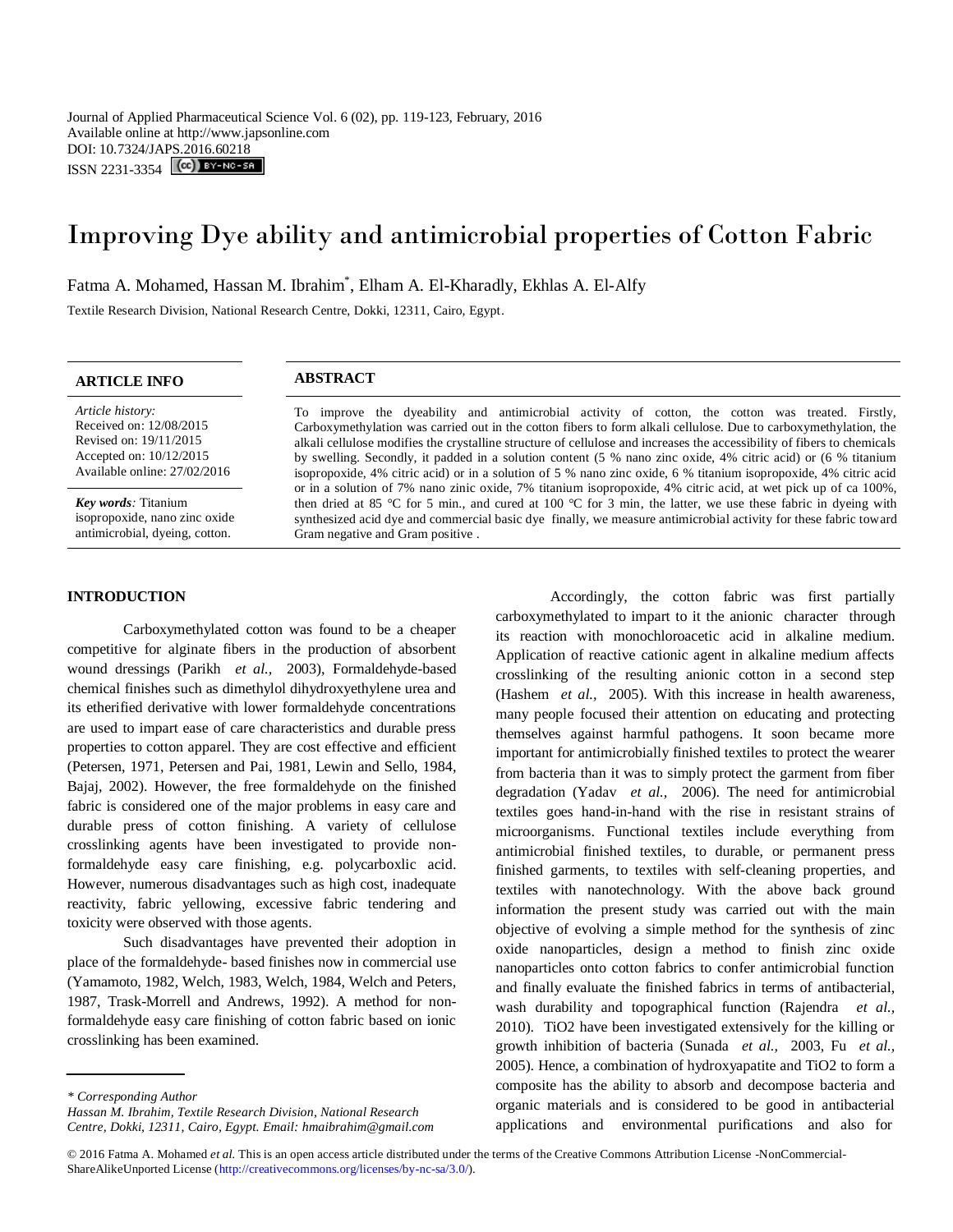Photocatalytic decomposition of biomaterials, such as proteins and lipids (So *[et al.,](#page-4-15)* 1997; [Nonami](#page-4-16) *et al.,* 1998; [Wu and Nancollas,](#page-4-17)  [1998\)](#page-4-17).

In this research carboxymethylated cotton fabric contain 335 meg/100cm cellulose prepared according to a method mentioned elsewhere (Yi *[et al.,](#page-4-18)* 2007). After that, different samples of this fabric were padded in different solutions of:

- A. Zn acetate dehydrate (5%) and (4%) citric dried at  $85^{\circ}$ C for 5 min. and cured at  $100^{\circ}$ C for 3 min.
- B. (3%) solution of nano Zn oxide of average size particle range between (19-14nm) were prepared according to a method mention elsewhere [\(Hashem](#page-4-10) *et al.,* 2005)
- C. (6%) sodium hypophosphate and (4%) citric acid dried at  $85^{\circ}$ C for 3 min. and cured at  $160^{\circ}$ C for 3 min.
- D. (4%) solution of titanium isopropoxide emulsion and  $(3%)$  citric acid dried at  $85^{\circ}$ C for 3 min. and cured at  $110^{\circ}$ C for 5 min.

The present work is under taken with a view of studying the improving of dyeability and antimicrobial activity by treatment the cotton by Carboxymethylation and then padding in nano zinc oxide % or titanium isopropoxide % or in both of them, after that we dyeing cotton by synthesized acid and basic dye, then we measure K/S, fastness and antimicrobial of cotton.

# **EXPERIMENTAL**

#### **Materials**

A desired and scoured loom state(100%) cotton (333 meq./ 100 gm fabric) was prepared according to a method mention else-where [\(Hashem](#page-4-10) *et al.,* 2005). The basic dye is methylene blue and we synthesized acid dye [\(Mohamed and Melad Mohareb,](#page-4-19)  [2013\)](#page-4-19) as mention below section 2.2



#### **Synthesis of acid dyes**

The compound of ethyl 2-Amino -4, 5, 6, 7 tetrahydrobenzo[b]thiophene-3-carboxylate **1** was prepared as reported method (Kim *[et al.,](#page-4-20)* 2001).by adding cyclohexanone (0.1 mole, 9.8 ml) to ethylcyanoacetate (0.1 mole, 11.3 ml) with sulphur metal (0.1 mole, 3.2 gm) then dissolving all the reactants in absolute ethanol with small catalytic amount of triethylamine and refluxed for one hour. The compound precipitated by concentrated hydrochloric acid and crushed ice, filtrated and dried. The compound  $1$  (2.25 g, 0.01 mole, was cooled to 0-5  $\degree$ C and then treated with concentrated hydrochloric acid (5 ml) then a solution of sodium nitrite (0.70 g, 0.01 mole in 10 ml  $H_2O$ ) was added to obtain the diazonium salt.

After complete diazotization, the diazonium salt solution was coupled with γ-acid (2.39 g, 0.01 mole) 2-amino-8- naphthol6-sulphonic at pH 2-3 and 0-5 ˚C. The resultant monoazo dye **2** was filtrated and dried under vacuum at 50˚C **(scheme 1)**

# *2-azo [(4,5,6,7-tetrahydrobenzo [b]thiophene)- 3ethylcarboxylate)2-yl]7-amino-3-hydroxy-naphthalene- 5 sulphonic acid, sodium salt-.* **(scheme 1)**

Dye 2: violet,  $\lambda_{\text{max}}$  565 m.p. > 300 °C, yield 80%  $C_{21}H_{21}N_3O_6S_2$  Na (498) [M<sup>+</sup>] = 498. Calculated: C, 50.60; H, 4.21; N, 8.43 ; S, 12.85%, Found: C; 50.23; H, 4.49; N, 8.73; S, 12.57 % (IR (v, cm<sup>-1</sup>): 3500- 3400 (OH, NH<sub>2</sub>), 1671 (C=O), 1500 (N=N). <sup>1</sup>HNMR ( $\delta$ , ppm): 2.05 (t, 3H, ester CH<sub>3</sub>), 2.38-2.48 (m, 8H, 4CH<sub>2</sub>), 3.60 (q, 2H, ester CH<sub>2</sub>), 7.17 (s, 2H, NH<sub>2</sub>) 7.41-7.85 ( d, 3H, naphthyl) 7.97 (t, 1H, naphthyl) 13.21 (s,1H, OH).



#### **Preparation of pre-treatment fabric**

The prepared fabric was divided into strips one them was padded in a solution content (7% zinc acetate, 4% citric acid), the second in (7% nano zinc oxide, 4% citric acid), the third strip in (7% nano zinc oxide, 7% titanium isopropoxide, 4% citric acid). All samples after padding process at wet pick up of ca 100% dried at  $85^{\circ}$ C for 5 min. and the last strip is blank.

# **Dyeing procedures** *Methylene blue*

In the dyeing process, the amount of dyes applied was 2% of weight of fabric (wof), liquor ratio  $40:1$ . Temperature was elevated at heating rate of 2°C/min to reach the recommended temperature of 80 °C for conventional dyeing and left for 30 min. Then samples were air-dried.

### *Acid dyeing (we synthesized)*

The treated cotton fabric was dyed at 80°C over 30 min. with the liquor ratio of  $40:1$ . Then, the cotton was dried in air.

# **Measurements and Testing**

#### *Dye Exhaustion*

Uptake of the basic and acid dye by the cotton pretreated was measured by sampling the dyebath before and after dyeing on a Shimadzu UV-2401PC UV/V is spectrophotometer at the  $\lambda_{\text{max}}$ value using a calibration curve previously obtained using known dye concentrations (g/L). The percentage of dyebath exhaustion (%*E*) was calculated using Eq. 1.

$$
\% E = \left[ 1 - \left( \frac{C_2}{C_1} \right) \right]_{\times 100} \tag{1}
$$

Where  $C_1$  and  $C_2$  are the dye concentrations in the dyebath before and after dyeing, respectively.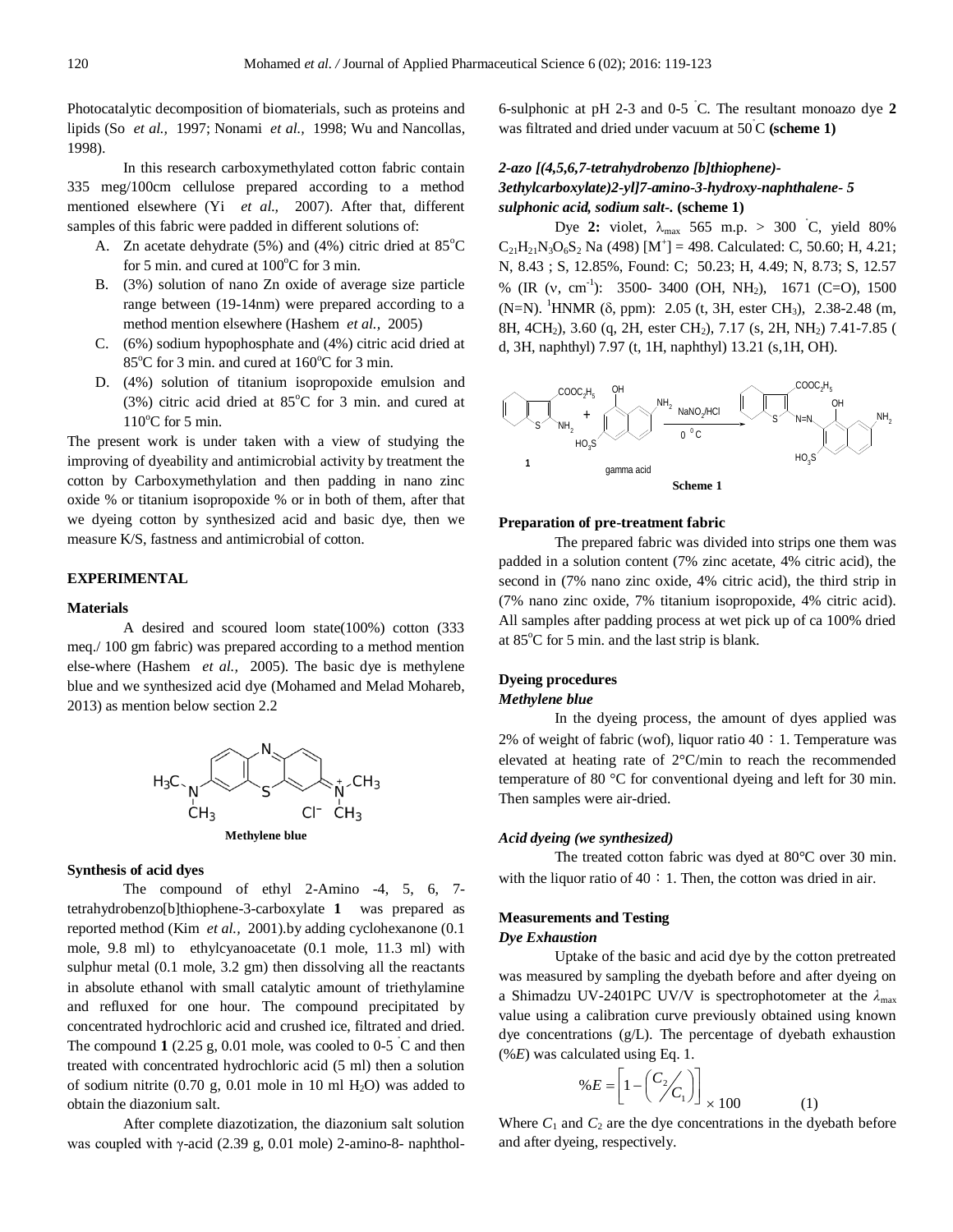### *Colour measurements*

The colour parameters of the un-dyed and dyed the cotton pretreated were determined using an Ultra Scan PRO spectrophotometer (Hunter Lab) with a D65 illuminant and  $10^{\circ}$ standard observer (Hu *[et al.,](#page-4-21)* 1987, [Savarino](#page-4-22) *et al.,* 1989)*.* The corresponding *K*/*S* values were calculated from the reflectance data at λmax of the dyeing

#### *Fastness Testing*

Dyed the cotton pretreated samples, after washing-off using 2 g/L nonionic detergent at 80°C for 15 min, were tested by standard ISO methods. Wash fastness (ISO 105-C02 (1989), crock fastness (ISO 105-X12 (1987), and fastness to perspiration (ISO 105-E04 (1989) were evaluated using the visual ISO Gray Scale for both color change (AATCC Evaluation Procedure (EP) 1 similar to ISO 105-A02) and color staining (AATCC EP 2-same as ISO 105-A03). Light fastness (carbon arc) was evaluated using ISO 105-B02.

### **Evaluation of antibacterial activity in vitro**

#### *Materials*

Two bacterial strains from the Faculty of women for Art, Science and Education, Ain Shams University, Cairo, Egypt were employed. They include Staphylococcus aureus (S. aureus) as Gram-positive  $(G +ve)$  bacteria: and Escherichia coli  $(E. \text{ coli})$  as the Gram-negative (G −ve) bacteria. Fresh inoculants for antibacterial assessment were prepared on nutrient broth at 37 ◦C for 24 h.

### *Disk diffusion Test method:*

The antibacterial activity of treated and dyed samples was determined against the test bacteria by disk diffusion method on an agar *plate* [\(Seyam](#page-4-23) *et al.,* 2012, [Abou-Zeid](#page-3-0) *et al.,*  [2013\)](#page-3-0).

# **RESULTS AND DISCUSSION**

The cotton fabrics were pretreated with Carboxymethylation and padding in % nano zinc oxide or titanium isopropoxide then dyed with synthesized acid dye and commercial basic dye have antimicrobial activity and have fastness and colour strength according to their structure. So we can notice that the cotton fabric with acid dye **3** is the highest strength than others which prepared by titanium isopropoxide and zinc nano oxide and the lowest strength which blank. In the cotton fabric with basic dye we can notice that the cotton fabric with basic dye **4** is the highest strength than others which prepared by titanium isopropoxide and nano zinc oxide and the lowest strength which prepared by zinc acetate only.

#### **Colorimetric and Fastness properties**

The colorimetric CIE  $L^*a^*b^*C^*h^{\circ}$  data of the dyed cotton fabric was pretreated using acid dye and basic dye are shown in **table 1,2** respectively and The colorimetric CIE  $L^*a^*b^*C^*h^{\circ}$  data of the undyed cotton fabric are shown in **table 3**.

**Table 1:** Colorimetric data of the dyed cotton fabric was pretreated using acid dye (2% wof) at 80  $^{\circ}$ C.

| max <sub>A</sub> | sample | $\Delta$ E | K/S  | $L^*$ | $a^*$ | $h^*$   |
|------------------|--------|------------|------|-------|-------|---------|
|                  |        | 57.07      | 1.60 | 55.56 | 9.03  | $-9.41$ |
|                  | 2      | 65.32      | 0.78 | 64.85 | 6.20  | $-4.79$ |
| 550              | 3      | 64.32      | 0.85 | 63.73 | 7.43  | $-4.53$ |
|                  | 4      | 56.40      | 1.69 | 54.80 | 10.28 | $-8.52$ |
|                  |        | 69.86      | 0.52 | 69.62 | 5.64  | $-1.48$ |

**Table 2:** Colorimetric data of the dyed cotton fabric was pretreated using basic dye (2% wof) at, 80 °C.

| max <sub>A</sub> | sample | ΔЕ    | K/S  | $\mathbf{I}^*$ | $a^*$    | $h^*$    |
|------------------|--------|-------|------|----------------|----------|----------|
|                  |        | 69.36 | 1.24 | 67.20          | $-14.16$ | $-9.69$  |
|                  | 2      | 61.52 | 4.20 | 54.69          | $-13.85$ | $-24.52$ |
| 615              | 3      | 62.56 | 4.01 | 55.44          | $-13.84$ | $-25.47$ |
|                  | 4      | 58.19 | 6.73 | 48.73          | $-11.24$ | $-29.75$ |
|                  |        | 53.49 | 5.37 | 48.20          | $-12.26$ | $-19.69$ |

**Table 3:** Colorimetric data of the undyed cotton fabric was pretreated of whiteness and yellowness.

| sample | $\Delta$ E | K/S  | W     |       |
|--------|------------|------|-------|-------|
|        | 84.65      | 0.44 | 21.40 | 18.16 |
| 2      | 86.86      | 0.22 | 52.94 | 6.74  |
| 3      | 87.62      | 0.30 | 47.89 | 9.26  |
|        | 88.74      | 0.24 | 55.60 |       |
|        | 83.41      | 0.53 | 17.66 | 18.48 |

The colour parameters were evaluated by means of the Cielab system and the modified CIE L\* C  $*$  h° (D65/10°) system. The following colour parameters for the dyed samples were obtained by the digital Cielab system:  $L^*$  – lightness,  $a^*$  – redness if positive coordinate, or greenness if negative coordinate,  $b^*$  – yellowness if positive coordinate, or blueness if negative coordinate. As shown in **table 4**, the fastness to washing, rubbing and perspiration of all samples dyed with the dye were excellent to very good irrespective to the fabric used.

A color space can be described as a method for expressing the color of an object using some kind of notation, such as numbers. Commission International de l'Eclairage (CIE), a nonprofit organization considered to be the authority on the science of light and color, has defined color spaces, including CIE XYZ, CIE L\*a\*b\*, and CIE L\*C\*h, for communicating and expressing object color. These systems allow users to evaluate color attributes, identify inconsistencies, and accurately express their findings to others in numerical terms.

The L\*C\*h color space, similar to CIELAB, is preferred by some industry professionals because its system correlates well with how the human eye perceives color. It has the same diagram as the L\*a\*b\* color space but uses cylindrical coordinates instead of rectangular coordinates.

In this color space,  $L^*$  indicates lightness,  $C^*$  represents chroma, and h is the hue angle. The value of chroma  $C^*$  is the distance from the lightness axis  $(L^*)$  and starts at 0 in the center. Hue angle starts at the  $+a^*$  axis and is expressed in degrees (e.g.,  $0^{\circ}$  is +a\*, or red, and  $90^{\circ}$  is +b, or yellow) [\(Colorimetry, 1976,](#page-4-24) [Hunter and Harold, 1987\)](#page-4-25).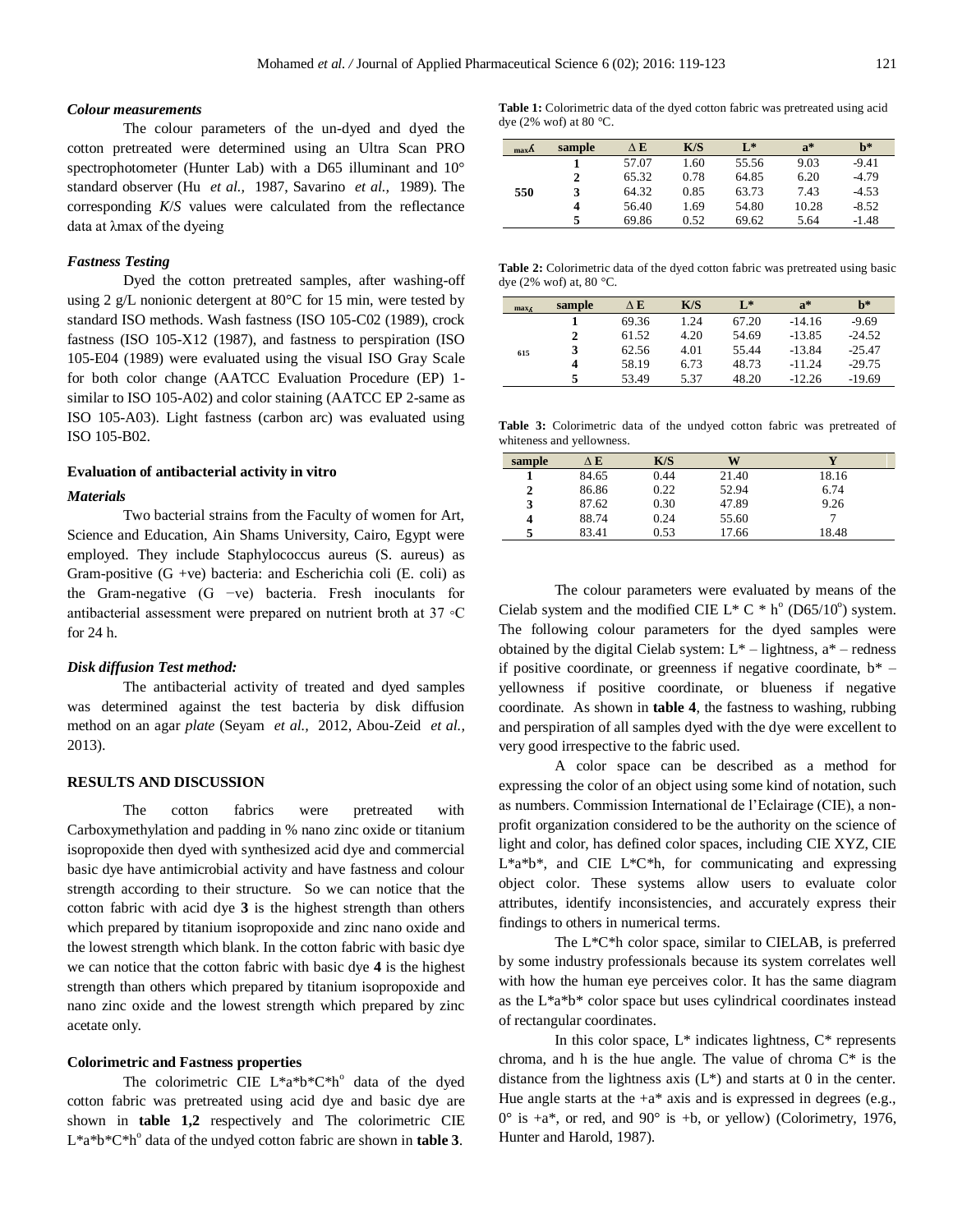|        |      |         | <b>Fastness to</b><br>rubbing |         | <b>Wash fastness</b> |           | <b>Fastness to Perspiration</b> |           |               |         |           |           |  |
|--------|------|---------|-------------------------------|---------|----------------------|-----------|---------------------------------|-----------|---------------|---------|-----------|-----------|--|
| sample | dye  |         |                               |         |                      |           | <b>Alkaline</b>                 |           | <b>Acidic</b> |         | Light     |           |  |
|        |      | Dry     | Wet                           | Alt     | <b>SC</b>            | <b>SW</b> | Alt                             | <b>SC</b> | <b>SW</b>     | Alt     | <b>SC</b> | <b>SW</b> |  |
|        | acid | $4 - 5$ | $4 - 5$                       | $4 - 5$ | $4 - 5$              | $4 - 5$   | $4 - 5$                         | $4 - 5$   | $4 - 5$       | $4 - 5$ | $4 - 5$   | $4 - 5$   |  |
|        | base | $4 - 5$ | $4 - 5$                       | $4 - 5$ | $4 - 5$              | $4 - 5$   | $4 - 5$                         | $4 - 5$   | $4 - 5$       | $4 - 5$ | $4 - 5$   | $4 - 5$   |  |
| 2      | acid | $4 - 5$ | $4 - 5$                       | $4 - 5$ | $4 - 5$              | $4 - 5$   | $4 - 5$                         | $4 - 5$   | $4 - 5$       | $4 - 5$ | $4 - 5$   | $4 - 5$   |  |
|        | base | $4 - 5$ | $4 - 5$                       | $4 - 5$ | $4 - 5$              | $4 - 5$   | $4 - 5$                         | $4 - 5$   | $4 - 5$       | $4 - 5$ | $4 - 5$   | $4 - 5$   |  |
|        | acid | $4 - 5$ | $4 - 5$                       | $4 - 5$ | $4 - 5$              | $4 - 5$   | $4 - 5$                         | $4 - 5$   | $4 - 5$       | $4 - 5$ | $4 - 5$   | $4 - 5$   |  |
|        | base | $4 - 5$ | $4 - 5$                       | $4 - 5$ | $4 - 5$              | $4 - 5$   | $4 - 5$                         | $4 - 5$   | $4 - 5$       | $4 - 5$ | $4 - 5$   | $4 - 5$   |  |
| 4      | acid | $4 - 5$ | $4 - 5$                       | $4 - 5$ | $4 - 5$              | $4 - 5$   | $4 - 5$                         | $4 - 5$   | $4 - 5$       | $4 - 5$ | $4 - 5$   | $4 - 5$   |  |
|        | base | $4 - 5$ | $4 - 5$                       | $4 - 5$ | $4 - 5$              | $4 - 5$   | $4 - 5$                         | $4 - 5$   | $4 - 5$       | $4 - 5$ | $4 - 5$   | $4 - 5$   |  |
| 5      | acid | $4 - 5$ | $4 - 5$                       | $4 - 5$ | $4 - 5$              | $4 - 5$   | $4 - 5$                         | $4 - 5$   | $4 - 5$       | $4 - 5$ | $4 - 5$   | $4 - 5$   |  |
|        | base | $4 - 5$ | $4 - 5$                       | $4 - 5$ | $4 - 5$              | $4 - 5$   | $4 - 5$                         | $4 - 5$   | $4 - 5$       | $4 - 5$ | $4 - 5$   | $4 - 5$   |  |

**Table 4:** Fastness properties of dyed cotton fabrics using acid and basic dyes (2% wof) at 80°C.

Alt. colour change of dyed sample; SC, staining on cotton; SW staining on wool**.**

The three coordinates of CIELAB represent the lightness of the color ( $L^* = 0$  yields black and  $L^* = 100$  indicates diffuse white; specular white may be higher), its position between red/magenta and green (a\*, negative values indicate green while positive values indicate magenta) and its position between yellow and blue (b\*, negative values indicate blue and positive values indicate yellow) [\(Robertson, 1977\)](#page-4-26). The asterisk (\*) after L, a and b are part of the full name, since they represent  $L^*$ ,  $a^*$  and  $b^*$ , to distinguish them from Hunter's L, a, and b, described below.

#### **Antibacterial Activity of treated and dyed CMC Fabrics:**

For assessment of antibacterial activity, treated samples (with Zn acetate dihydrate (7%) and citric acid (4%) "Sample 1"; nano Zn with average particle size between (14-19 nm) and citric acid (4%) "Sample 2"; titanium isopropoxide (7%) and citric acid (4%) "Sample 3"; titanium isopropoxide (7%), citric acid (4%) and nano Zn with average particle size between (14-19 nm) "Sample 4" and cotton sample as blank sample treated with titanium isopropoxide (7%) and citric acid (4%) "Sample 5"), subjected to disk diffusion test method The effect of metal salt and metal nano particles, and dye (acid and basic) on antibacterial activity studied and the results are listed in Table 1. The zone of inhibition (diameter) was recorded in each case. The results of undyed and untreated samples show clear growth of bacteria under them with no zone of inhibition, indicating that the untreated and undyed fabric by itself does not inhibit bacterial activity. The investigated metal salt and metal nanoparticles treatment inhibit bacterial growth, which is evidence of the absence of bacterial growth with all used dyes. It was observed that the metal salt shows antibacterial activity on both Gram positive and Gram negative bacteria, metal salt has more effective inhibition on S. aureus than E. coli [\(Abou-Zeid](#page-3-1) *et al.,* 2011, [Ibrahim](#page-4-27) *et al.,* 2013). Due to their different cell walls. S. aureus, a typical Gram-positive bacterium, its cell wall is fully composed of peptide poly glycogen, which allow foreign molecules to come into the cell without difficulty. But, the cell wall of E. coli, a typical Gramnegative bacterium outer membrane constituted of lipopolysaccharide, lipoprotein and phospholipids, and has potential barrier against foreign molecules (Sun *[et al.,](#page-4-28)* 2006[, Kong](#page-4-29)  *[et al.,](#page-4-29)* 2008, [Abou-Zeid](#page-3-1) *et al.,* 2011).

Although metal nanoparticles has the same effect on both Gram positive and Gram negative bacteria due to nano structure of Zinc nanoparticles [\(El-Sheikh](#page-4-30) *et al.,* 2013, [El-Sheikh and Ibrahim,](#page-4-31)  [2014,](#page-4-31) [Hassabo](#page-4-32) *et al.,* 2015). Table 1 shows also the antibacterial activity of the treated samples dyed with both acid and basic dyes. These dyed samples show antibacterial activity due to the presence of cationic ammonium salt nature in methylene blue as base dye and the presence of varies functional groups in acid dye e.g. amino group, sulfonic group, carboxylic and azo groups which can act bacterium cells in acidic medium [\(Farouk](#page-4-33) *et al.,* 2013).

**Table 5:** Antibacterial activity of treated and dyed CMC Fabrics.

| Sample No.                         | <b>Nanoparticle</b><br>treated |            | <b>Acid Dve</b><br>treated |            | <b>Basic Dye</b><br>treated |         |  |
|------------------------------------|--------------------------------|------------|----------------------------|------------|-----------------------------|---------|--|
| Antibacterial activity<br>(ZI, mm) | aureus<br>si                   | coli<br>щi | aureus<br>ທ່               | coli<br>щi | aureus<br>si                | E. coli |  |
|                                    | 10.5                           | 5.0        | 12.0                       | 7.0        | 10.5                        | 6.5     |  |
| 2                                  | 19                             | 18.0       | 21                         | 20.0       | 18.5                        | 15.5    |  |
| 3                                  | 11.5                           | 5.0        | 17.0                       | 10.0       | 14.0                        | 8.0     |  |
| 4                                  | 19.0                           | 17.0       | 24.0                       | 22.5       | 16.0                        | 11.5    |  |
|                                    | 0.0                            | 0.0        | 9.0                        | 4.0        | 11.0                        | 10.0    |  |

#### **CONCLUSION**

The dyeability and antimicrobial activity of cotton fabric was improved through carboxymethylation to form alkali cellulose. Then padding the fabric in a solution content (5% nano zinc oxide, 4% citric acid) or (6% titanium isopropoxide, 4% citric acid) or (7% nano zinc oxide, 7% titanium isopropoxide, 4% citric acid). After dyeing the treated fabric with acid dye or basic dye, we can notice that the treatment with (nano zinc and titanium isopropoxide) has the highest antimicrobial activity than other. Fastness to washing, rubbing and perspiration of all samples dyed were excellent to very good.

### **REFERANCES**

<span id="page-3-1"></span>Abou-Zeid N, Waly A, Kandile N, Rushdy A, El-Sheikh M, Ibrahim H. Preparation, characterization and antibacterial properties of cyanoethylchitosan/cellulose acetate polymer blended films. Carbohydrate Polymers, 2011; 84 (1): 223-230.

<span id="page-3-0"></span>Abou-Zeid N, Waly A, Kandile N, Rushdy A, El-Sheikh MA, Ibrahim H. Carboxymethylchitosan/Vi Scose Blended Films: Preparation,